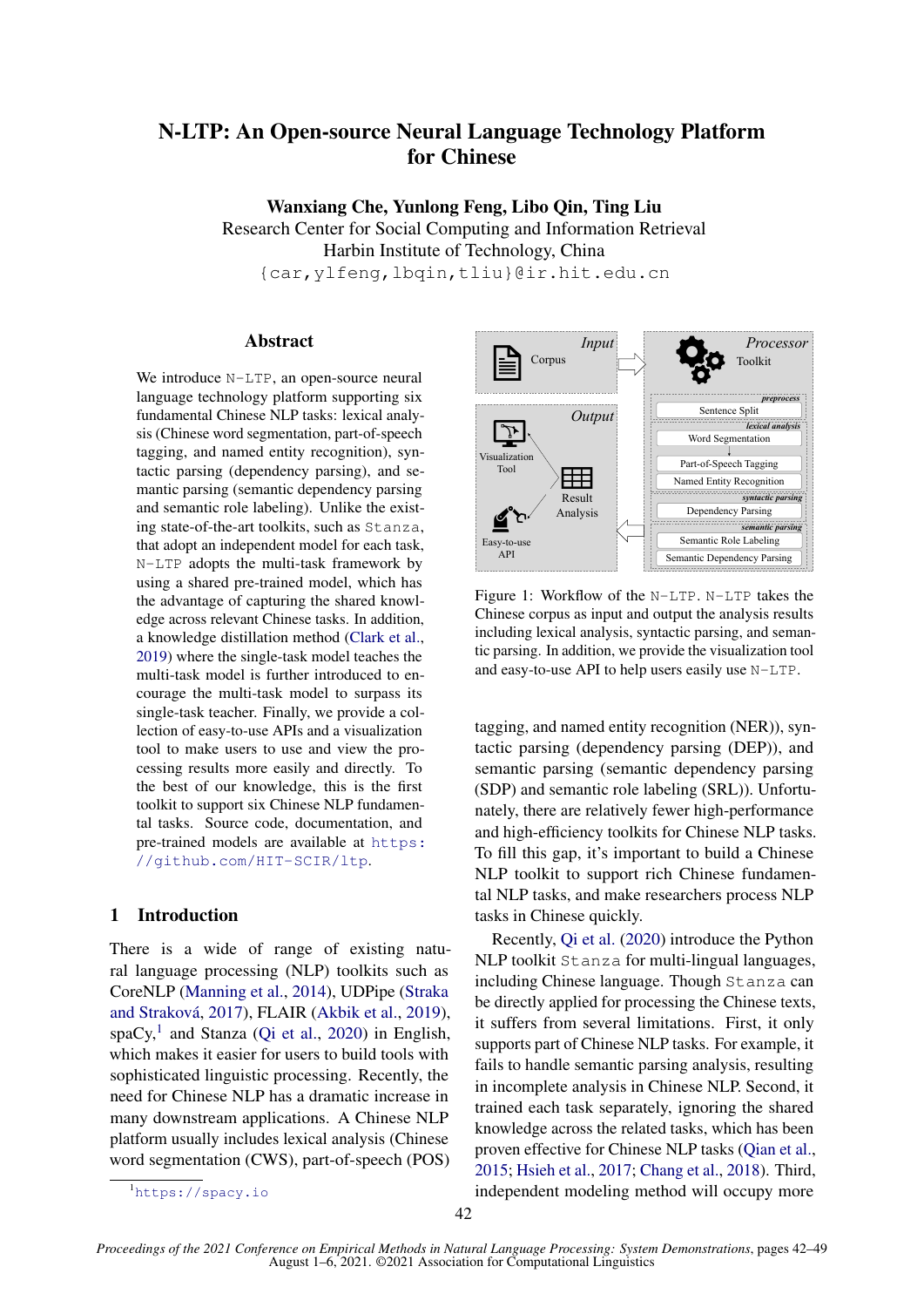<span id="page-1-0"></span>

| System                             | Programming Language Fully Neural | State-of-the-art<br>Performance | Rich Chinese<br><b>Fundamental Tasks</b> | Multi-task<br>Learning |
|------------------------------------|-----------------------------------|---------------------------------|------------------------------------------|------------------------|
| $LTP$ (Che et al., 2010)           | C++                               |                                 |                                          |                        |
| UDPipe (Straka and Straková, 2017) | $C++$                             |                                 |                                          |                        |
| FLAIR (Akbik et al., 2019)         | Python                            |                                 |                                          |                        |
| Stanza (Oi et al., 2020)           | Python                            |                                 |                                          |                        |
| $N-LTP$                            | Python                            |                                 |                                          |                        |

Table 1: Feature comparisons of N-LTP against other popular natural language processing toolkits.

memory with the increase of the number of tasks, which makes it hard to deploy for mobile devices in real-word scenario.

To address the aforementioned issues, we introduce N-LTP, a PyTorch-based neural natural language processing toolkit for Chinese NLP, which was built on the SOTA pre-trained model. As shown in Figure [1,](#page-0-1) given Chinese corpus as input, N-LTP produces comprehensive analysis results, including lexical analysis, syntactic parsing, and semantic parsing. In addition, N-LTP provides easy-to-use APIs and visualization tool, which is user-friendly.

As shown in Table [1,](#page-1-0) compared to the existing widely-used NLP toolkits, N-LTP has the following advantages:

- Comprehensive Tasks. N-LTP supports rich Chinese fundamental NLP tasks including lexical analysis (word segmentation, part-ofspeech tagging, named entity recognition), syntactic parsing, and semantic parsing (semantic dependency parsing, semantic role labeling). To the best of our knowledge, this is the first neural Chinese toolkit that support six Chinese fundamental NLP tasks.
- Multi-Task Learning. The existing NLP toolkits for the Chinese language all adopt independent models for each task, which ignore the shared knowledge across tasks.

To alleviate this issue, we propose to use the multi-task framework [\(Collobert et al.,](#page-6-5) [2011\)](#page-6-5) to take advantage of the shared knowledge across all tasks. Meanwhile, multi-task learning with a shared encoder for all six tasks can greatly reduce the occupied memory and improve the speed, which makes N-LTP more efficient, reducing the need for hardware.

In addition, to enable the multi-task learning to enhance each subtask performance, we follow [Clark et al.](#page-6-0) [\(2019\)](#page-6-0) to adopt the distillation method single-task models teach a multi-task

model, helping the multi-task model surpass its all single-task teachers.

- Extensibility. N-LTP works with users' custom modules. Users can easily add a new pre-trained model with a configuration file, in which users can change the pretrained model to any BERT-like model supported by HuggingFace Transformers [\(Wolf et al.,](#page-7-4) [2019\)](#page-7-4) easily by changing the config. We have made all task training configuration files open-sourced.
- Easy-to-use API and Visualization Tool. N-LTP provides a collection of fundamental APIs, which is convenient for users to use the toolkit without the need for any knowledge. We also provide a visualization tool, which enables users to view the processing results directly. In addition, N-LTP has bindings for many programming languages (C++, Python, Java, Rust, etc.).
- State-of-the-art Performance. We evaluate N-LTP on a total of six Chinese NLP tasks, and find that it achieves state-of-the-art or competitive performance at each task.

N-LTP is fully open-sourced and can support six Chinese fundamental NLP tasks. We hope N-LTP can facilitate Chinese NLP research.

## 2 Design and Architecture

Figure [2](#page-2-0) shows an overview of the main architecture of N-LTP. It mainly consists of the components including a shared encoder and different decoders for each task. Our framework shares one encoder for leveraging the shared knowledge across all tasks. Different task decoders are used for each task separately. All tasks are optimized simultaneously via a joint learning scheme. In addition, the knowledge distillation technique is introduced to encourage the multi-task model to surpass its single-task teacher model.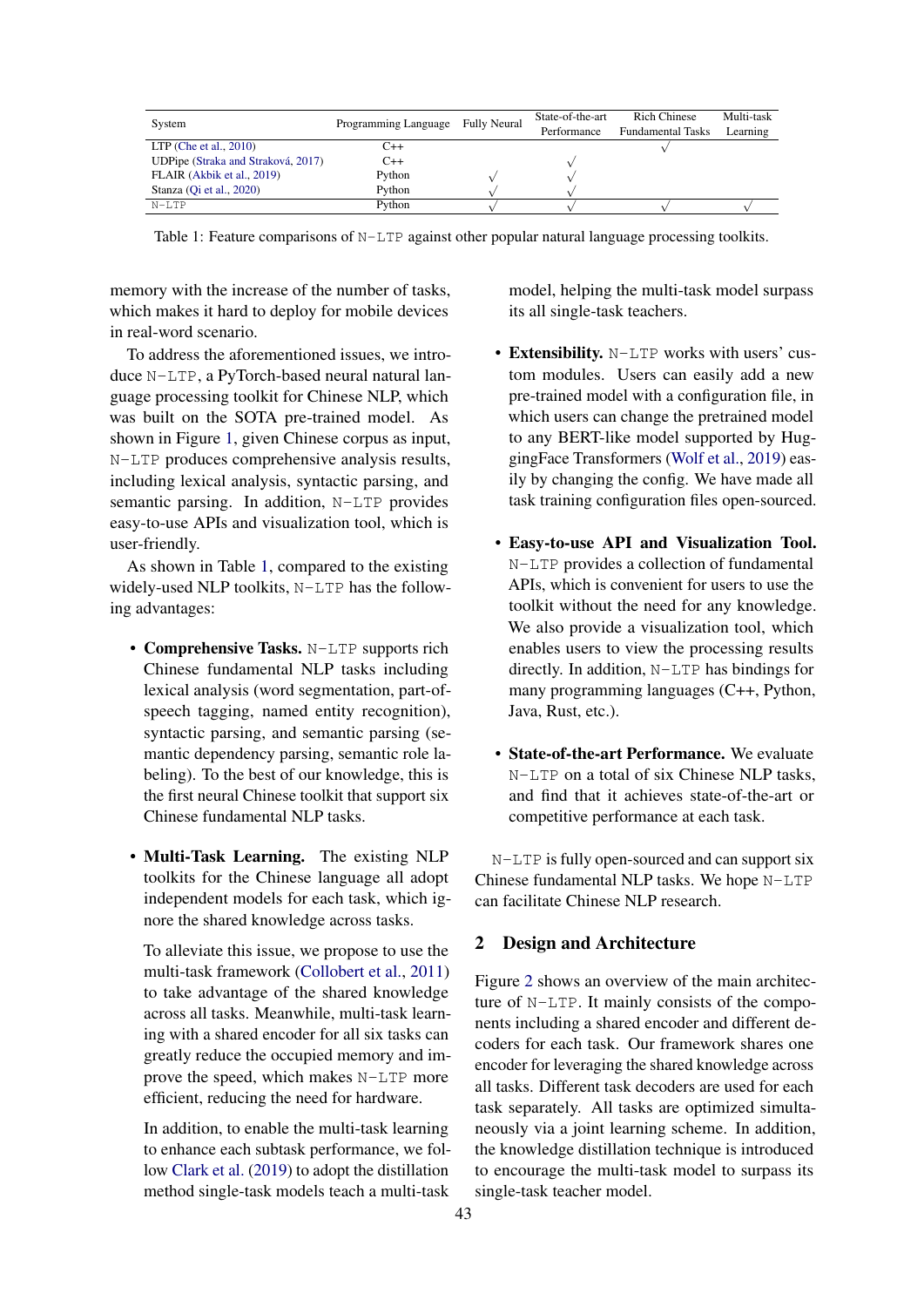<span id="page-2-0"></span>

Figure 2: The architecture of the proposed model.

# 2.1 Shared Encoder

Multi-task framework uses a shared encoder to extract the shared knowledge across related tasks, which has obtained remarkable success on various NLP tasks [\(Qin et al.,](#page-7-5) [2019;](#page-7-5) [Wang et al.,](#page-7-6) [2020;](#page-7-6) [Zhou et al.,](#page-7-7) [2021\)](#page-7-7). Inspired by this, we adopt the SOTA pre-trained model (ELECTRA) [\(Clark](#page-6-6) [et al.,](#page-6-6) [2020\)](#page-6-6) as the shared encoder to capture shared knowledge across six Chinese tasks.

Given an input utterance  $s = (s_1, s_2, \ldots, s_n)$ , we first construct the input sequence by adding specific tokens  $s = ($  [CLS],  $s_1, s_2, \ldots, s_n$ , [SEP]), where [CLS] is the special symbol for representing the whole sequence, and [SEP] is the special symbol to separate non-consecutive token sequences [\(Devlin et al.,](#page-6-7) [2019\)](#page-6-7). ELECTRA takes the constructed input and output the corresponding hidden representations of sequence  $H = (h_{\text{[CLS]}},$  $h_1, h_2, \ldots, h_n, h_{\text{[SEP]}}$ ).

### 2.2 Chinese Word Segmentation

Chinese word segmentation (CWS) is a preliminary and important task for Chinese natural language processing (NLP). In N-LTP, following [Xue](#page-7-8) [\(2003\)](#page-7-8), CWS is regarded as a character based sequence labeling problem.

Specifically, given the hidden representations  $H$  $=$   $(h_{\texttt{[CLS]}}, h_1, h_2, \ldots, h_n, h_{\texttt{[SEP]}})$ , we adopt a linear decoder to classify each character:

$$
y_i = \text{Softmax}(W_{\text{CWS}}h_i + b_{\text{CWS}}), \quad (1)
$$

where  $y_i$  denotes the label probability distribution of each character;  $W<sub>CWS</sub>$  and  $b<sub>CWS</sub>$  are trainable parameters.

# 2.3 POS Tagging

Part-of-speech (POS) tagging is another fundamental NLP task, which can facilitate the downstream tasks such as syntactic parsing. Following the dominant model in the literature [\(Ratnaparkhi,](#page-7-9) [1996;](#page-7-9)

[Huang et al.,](#page-6-8) [2015\)](#page-6-8), POS tagging can be treated as a sequence labeling task.

Similar to CWS, we take the sequence of hidden representations  $H$  as input and output the corresponding POS sequence labels, which is formulated as:

$$
y_i = \text{Softmax}(W_{\text{POS}}h_i + b_{\text{POS}}),\tag{2}
$$

where  $y_i$  denotes the POS label probability distribution of the *i*-th character;  $h_i$  is the first sub-token representation of word  $s_i$ .

#### 2.4 Named Entity Recognition

The named entity recognition (NER) is the task of finding the start and end of an entity (people, locations, organizations, etc.) in a sentence and assigning a class for this entity.

Traditional, NER is regarded as a sequence labeling task. After obtaining the hidden representations  $H$ , we follow [Yan et al.](#page-7-10) [\(2019a\)](#page-7-10) to adopt the Adapted-Transformer to consider directionand distance-aware characteristic, which can be formulated as:

$$
\hat{\boldsymbol{h}_i} = \text{AdaptedTransformer}(\boldsymbol{h}_i),\tag{3}
$$

where  $\hat{H} = (\hat{h}_{\texttt{[CLS]}}, \hat{h}_1, \hat{h}_2, \dots, \hat{h}_n, \hat{h}_{\texttt{[SEP]}})$  are the updated representations.

Finally, similar to CWS and POS, we use a linear decoder to classify label for each word:

$$
\mathbf{y_i} = \text{Softmax}(\mathbf{W}_{\text{NER}}\hat{\mathbf{h}_i} + \mathbf{b}_{\text{NER}}), \tag{4}
$$

where  $y_i$  denotes the NER label probability distribution of each character.

## <span id="page-2-1"></span>2.5 Dependency Parsing

Dependency parsing is the task to analyze the semantic structure of a sentence. In N-LTP, we implement a deep biaffine neural dependency parser [\(Dozat and Manning,](#page-6-9) [2017\)](#page-6-9) and einser algorithm [\(Eisner,](#page-6-10) [1996\)](#page-6-10) to obtain the parsing result, which is formulated as:

$$
r_i^{(\text{head})} = \text{MLP}^{(\text{head})}(h_i)
$$
  

$$
r_j^{(\text{dep})} = \text{MLP}^{(\text{dep})}(h_j)
$$
 (5)

After obtaining  $r_i^{(head)}$ (head) and  $r_j^{\text{(dep)}}$  $j^{(dep)}$ , we compute the score for each dependency  $i^{\frown}j$  by:

$$
\mathbf{y}_{i} \sim_{j} = \text{BiAffine}(\mathbf{r}_{i}^{\text{dep}}, \mathbf{r}_{j}^{\text{head}}). \quad (6)
$$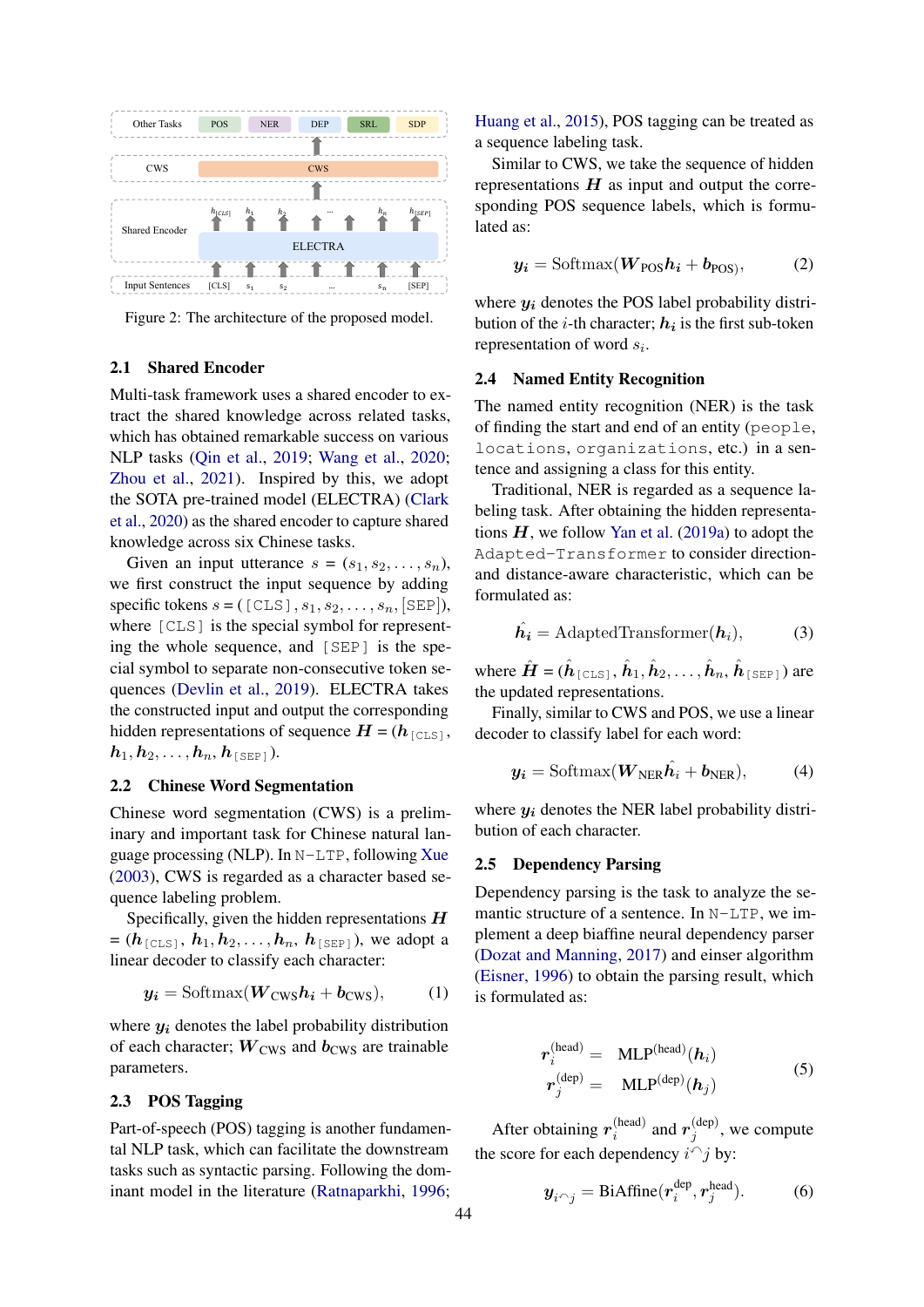<span id="page-3-0"></span>

Figure 3: We follow [Clark et al.](#page-6-0) [\(2019\)](#page-6-0) to adopt the distillation method. This is an overview of the distillation method.  $\lambda$  is increased linearly from 0 to 1 over the curriculum of training.

The above process is also used for scoring a labeled dependency  $i^{\overrightarrow{\wedge}} j$ , by extending the 1-dim vector  $s$  into  $L$  dims, where  $L$  is the total number of dependency labels.

# 2.6 Semantic Dependency Parsing

Similar to dependency parsing, semantic dependency parsing [\(Che et al.,](#page-6-11) [2012,](#page-6-11) SDP) is a task to capture the semantic structure of a sentence. Specifically, given an input sentence, SDP aims at determining all the word pairs related to each other semantically and assigning specific predefined semantic relations. Following [Dozat and Manning](#page-6-9) [\(2017\)](#page-6-9), we adopt a biaffine module to perform the task, using

$$
\boldsymbol{p}_{i \cap j} = \text{sigmoid}(\boldsymbol{y}_{i \cap j}). \tag{7}
$$

If  $p_{i \cap j} > 0.5$ , word<sub>i</sub> to word<sub>j</sub> exists an edge.

# 2.7 Semantic Role Labeling

Semantic Role Labeling (SRL) is the task of determining the latent predicate-argument structure of a sentence, which can provide representations to answer basic questions about sentence meaning, including who did what to whom, etc. We adopt an end-to-end SRL model by combining a deep biaffine neural network and a conditional random field (CRF)-based decoder [\(Cai et al.,](#page-6-12) [2018\)](#page-6-12).

The biaffine module is similar to Section [2.5](#page-2-1) and the CRF layer can be formulated as:

$$
P(\hat{y}|s) = \frac{\sum_{j=1}^{\infty} \exp f(y_{i,j-1}, y_{i,j}, s)}{\sum_{y'_i} \sum_{j=1}^{\infty} \exp f(y'_{i,j-1}, y'_{i,j}, s)}
$$
(8)

where  $\hat{v}$  represents an arbitrary label sequence when predicate is  $s_i$ , and  $f(y_{i,j-1}, y_j, s)$  computes the transition score from  $y_{i,j-1}$  to  $y_{i,j}$ .

```
from ltp import LTP
ltp = LTP()seg, hidden = ltp.seg(["他叫汤姆去拿外衣。"])
pos = ltp.pos(hidden)ner = <b>ltp.ner(hidden)</b>srl = ltp.srl(hidden)dep = ltp.dep(hidden)sdp = ltp.sdp(hidden)
```
Figure 4: A minimal code snippet.

#### 2.8 Knowledge Distillation

When there exist a large number of tasks, it's difficult to ensure that each task task benefits from multi-task learning [\(Clark et al.,](#page-6-0) [2019\)](#page-6-0).

Therefore, we follow BAM [\(Clark et al.,](#page-6-0) [2019\)](#page-6-0) to use the knowledge distillation to alleviate this issue, which is shown Figure [3.](#page-3-0) First, we train each task as the teacher model. Then, N-LTP learns from each trained single-task teacher model while learning from the gold-standard labels simultaneously.

Following BAM [\(Clark et al.,](#page-6-0) [2019\)](#page-6-0), we adopt teacher annealing distillation algorithm. More specifically, instead of simply shuffling the datasets for our multi-task models, we follow the task sampling procedure from [Bowman et al.](#page-6-13) [\(2018\)](#page-6-13), where the probability of training on an example for a particular task  $\tau$  is proportional to  $|D\tau|^{0.75}$ . This ensures that tasks with large datasets don't overly dominate the training.

#### 3 Usage

N-LTP is a PyTorch-based Chinese NLP toolkit based on the above model. All the configurations can be initialized from JSON files, and thus it is easy for users to use N-LTP where users just need one line of code to load the model or process the input sentences. Specifically, N-LTP can be installed easily by the command:

\$ pip install ltp

In addition, N-LTP has bindings available for many programming languages, including C++, Python, Java and RUST directly.

#### 3.1 Easy-to-use API

We provide rich easy-to-use APIs, which enables users to easily use without the need for any knowledge. The following code snippet in Figure [4](#page-3-1) shows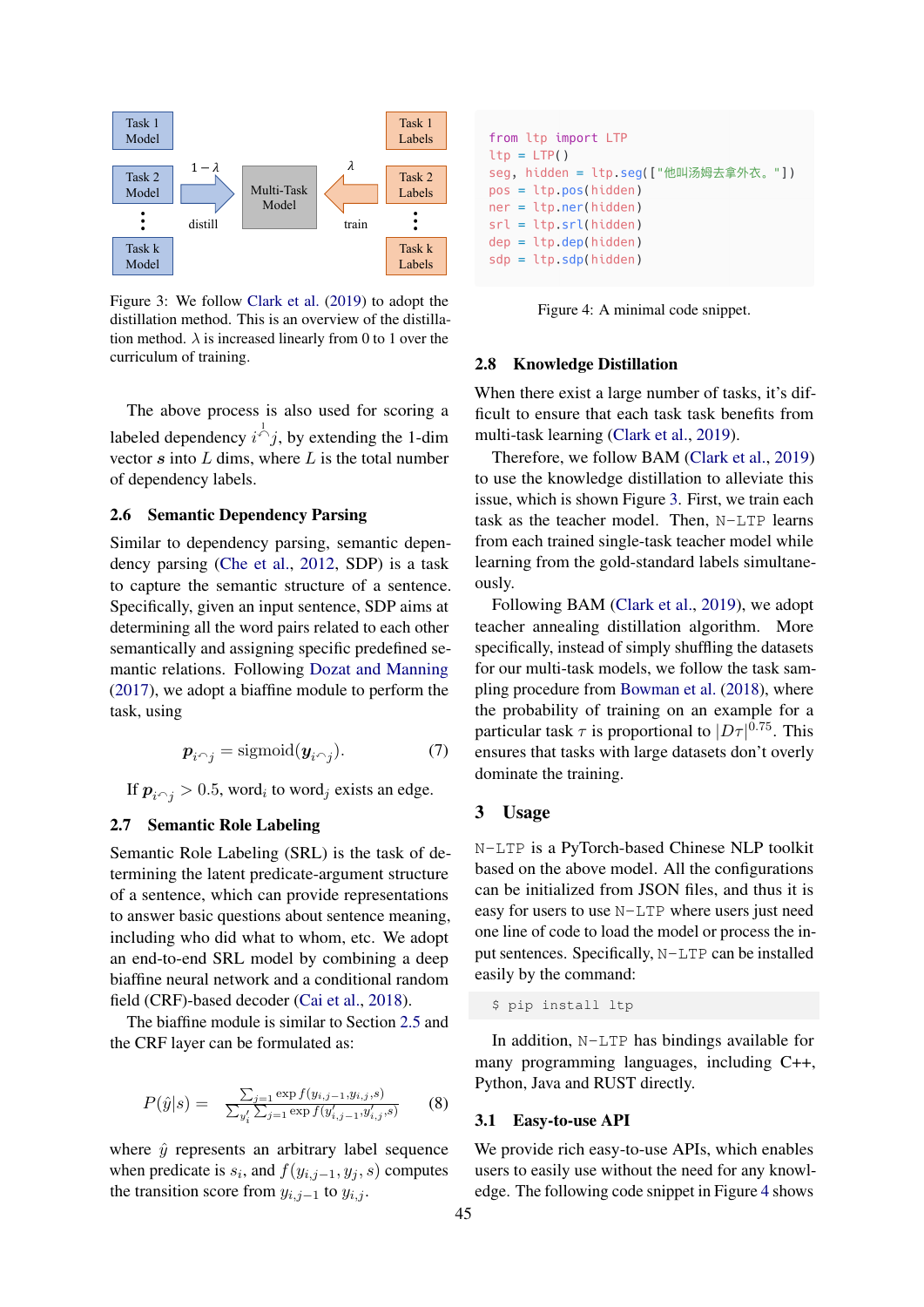<span id="page-4-1"></span>

| Model                                                               | <b>Chinese Word</b><br><b>Segmentation</b> | Part-of-Speech<br><b>Tagging</b><br>$F_{LAS}$ | <b>Named Entity</b><br>Recognition | Dependency<br>Parsing | <b>Semantic Dependency</b><br>Parsing | <b>Semantic Role</b><br>Labeling |
|---------------------------------------------------------------------|--------------------------------------------|-----------------------------------------------|------------------------------------|-----------------------|---------------------------------------|----------------------------------|
| Stanza (Oi et al., 2020)                                            | 92.40                                      | 98.10                                         | 89.50                              | 84.98                 |                                       | $\overline{\phantom{0}}$         |
| N-LTP trained separately<br>N-LTP trained jointly with distillation | 98.55<br>99.18                             | 98.35<br>98.69                                | 95.41<br>95.97                     | 90.12<br>90.19        | 74.47<br>76.62                        | 79.23<br>79.49                   |

Table 2: Main Results. "-" represents the absence of tasks in the Stanza toolkit and we cannot report the results.

<span id="page-4-0"></span>

Figure 5: LTP annotates a Chinese sentence "他叫汤姆 <sup>去</sup>拿外衣。/ He told Tom to get his coat.". The output is visualized by our visualization demo.

a minimal usage of N-LTP for downloading models, annotating a sentence with customized models, and predicting all annotations.

## 3.2 Visualization Tool

In addition, a visualization tool is proposed for users to view the processing results directly. Specifically, we build an interactive web demo that runs the pipeline interactively, which is publicly available at <http://ltp.ai/demo.html>. The visualization tool is shown in Figure [5.](#page-4-0)

# 4 Experiments

# 4.1 Experimental Setting

To evaluate the efficiency of our multi-task model, we conduct experiments on six Chinese tasks.

The N-LTP model is based on the Chinese ELECTRA base [\(Cui et al.,](#page-6-14) [2020\)](#page-6-14). The learning ratio (lr) for teacher models, student model and CRF layer is  $\{1e-4\}$ ,  $\{1e-4\}$ ,  $\{1e-3\}$ , respectively. The gradient clip value adopted in our experiment is 1.0 and the warmup proportion is 0.02. We use BertAdam [\(Devlin et al.,](#page-6-7) [2019\)](#page-6-7) to optimize the parameters and adopted the suggested hyper-parameters for optimization.

# 4.2 Results

We compare N-LTP with the state-of-the-art toolkit Stanza. For a fair comparison, we conduct experiments on the same datasets that Stanza adopted.

The results are shown in Table [2,](#page-4-1) we have the following observations:

- N-LTP outperforms *Stanza* on four common tasks including CWS, POS, NER, and DEP by a large margin, which shows the superiority of our proposed toolkit.
- The multi-task learning outperforms the model with independently trained. This is because that the multi-task framework can consider the shared knowledge which can promote each task compared with the independently training paradigm.

## 4.3 Analysis

# 4.3.1 Speedup and Memory Reduction

In this section, we perform the speed and memory test on the Tesla V100-SXM2-16GB and all models were speed-tested on the 10,000 sentences of the People's Daily corpus with a batch size of 8. In all experiments, N-LTP performs six tasks (CWS, POS, NER, DEP, SDP, SRL) while Stanza only conduct four tasks (CWS, POS, NER, DEP).

<sup>&</sup>lt;sup>2</sup>10 corpus for training CWS task includes PKU, MSR, AS, CITYU, XU, CTB, UDC, CNC, WTB and ZX.

<sup>3</sup><http://ir.hit.edu.cn/sdp2020ccl>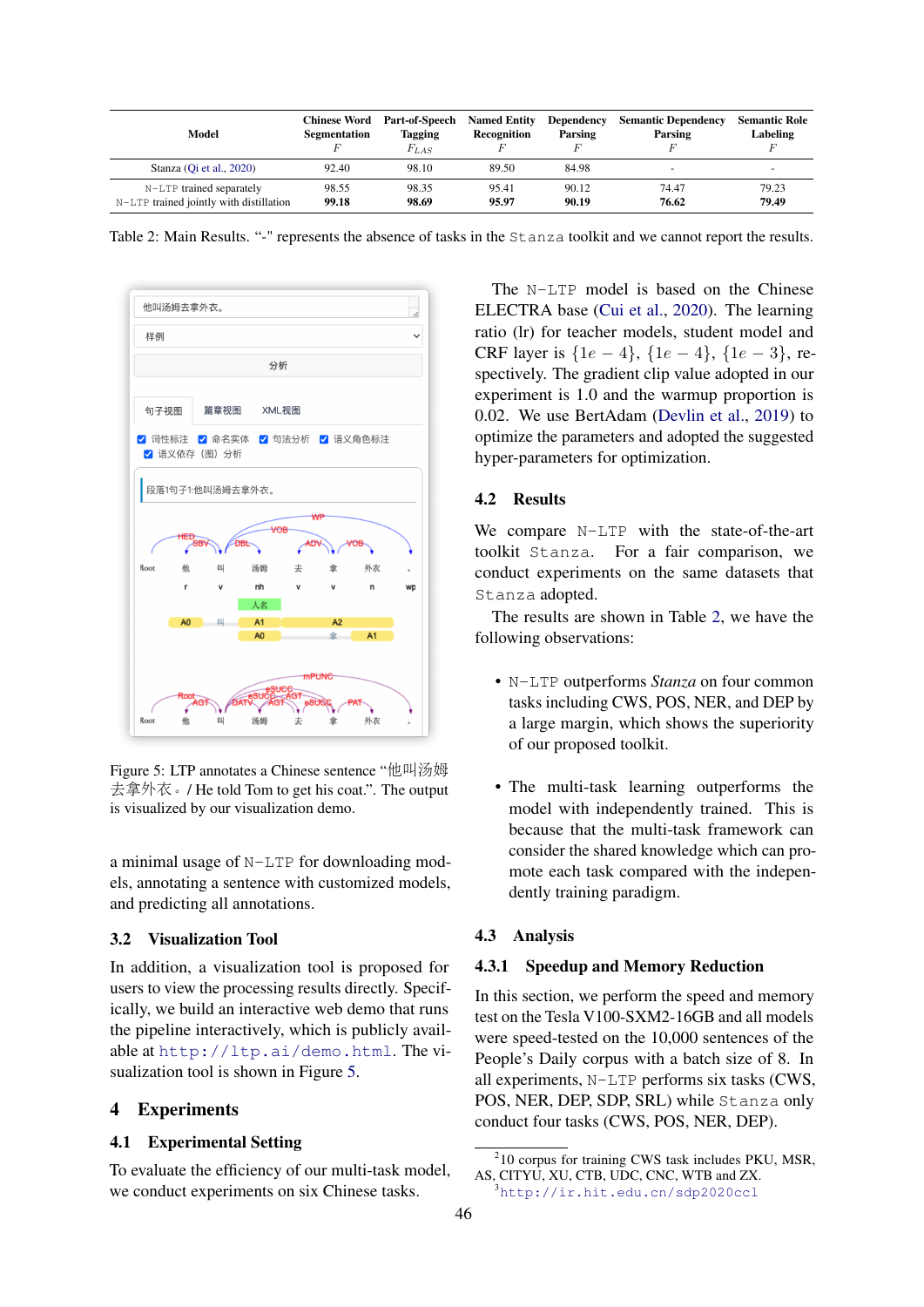<span id="page-5-1"></span>

| Task       | Model                                | Dataset               | Metric     | State-of-the-art<br>Performance | $N-T$ , $TP$<br>trained separately | $N-LTP$<br>trained jointly |
|------------|--------------------------------------|-----------------------|------------|---------------------------------|------------------------------------|----------------------------|
| <b>CWS</b> | BERT (Huang et al., 2019)            | 10 $Corpus2$          | F1         | 97.10                           | 97.42                              | 97.50                      |
| <b>POS</b> | Glyce+BERT (Meng et al., 2019)       | CTB9                  | F1         | 93.15                           | 94.57                              | 95.17                      |
| <b>NER</b> | $ZEN$ (Diao et al., 2020)            | <b>MSRA</b>           | F1         | 95.25                           | 94.95                              | 95.78                      |
| <b>NER</b> | DGLSTM-CRF (Jie and Lu, 2019)        | OntoNotes             | F1         | 79.92                           | 84.08                              | 84.38                      |
| <b>SRL</b> | BiLSTM-Span (Ouchi et al., 2018)     | CONLL12               | F1         | 75.75                           | 78.20                              | 81.65                      |
| <b>DEP</b> | Joint-Multi-BERT (Yan et al., 2019b) | CTB9                  | $F1_{LAS}$ | 81.71                           | 81.69                              | 84.03                      |
| <b>SDP</b> | SuPar <sup>3</sup>                   | CCI.2020 <sup>4</sup> | $F1_{LAS}$ | 80.38                           | 76.27                              | 75.76                      |

Table 3: The results of N-LTP comparation to other state-of-the-art performance..

<span id="page-5-0"></span>

Figure 6: Speed and Memory test for N-LTP.

Speedup We compare the speed between Stanza, N-LTP-separately and N-LTP-jointly and the results are shown in Figure [6.](#page-5-0) From the results of speed test, we have two interesting observations: (1) N-LTP trained separately achieves the x1.7 speedup compared with Stanza. We attribute that N-LTP adopts the transformer as an encoder that can be calculated in parallel while Stanza uses LSTM which can only process sentences word by word; (2) N-LTP trained jointly with distillation obtains the x4.3 speedup compared with separate modeling paradigm. This is because that our model utilizes the multi-task to perform all tasks while the independent models can be only processed all tasks in a pipeline mode.

Memory Reduction For memory test, we have the following observation: (1) N-LTP trained separately occupy more memory than Stanza. This is because N-LTP performs six tasks while Stanza only conduct four tasks. (2) Though performing six tasks, N-LTP trained jointly only requires half the memory compared to Stanza. We attribute it to the fact that the multi-task framework with a shared encoder can greatly reduce the running memory.

# 4.3.2 Comparation with Other SOTA Single Models

To further verify the effectiveness of N-LTP, we compare our framework with the existing state-ofthe-art single models on six Chinese fundamental tasks. In this comparison, we conduct experiments on the same wildly-used dataset in each task for a fair comparison. In addition, we use BERT rather than ELECTRA as the shared encoder, because the prior work adopts BERT.

Table [3](#page-5-1) shows the results, we observe that our framework obtains best performance on five out of six tasks including CWS, POS, NER, SRL, and DEP, which demonstrates the effectiveness of our framework. On the SDP task, N-LTP underperforms the best baseline. This is because many tricks are used in the prior model for SDP task and we just use the basic multi-task framework.

# 5 Conclusion

In this paper, we presented  $N-LTP$ , an open-source neural language technology platform supporting Chinese. To the best of our knowledge, this is the first Chinese toolkit that supports six fundamental Chinese NLP tasks. Experimental results show N-LTP obtains state-of-the-art or competitive performance and has high speed. We hope N-LTP can facilitate Chinese NLP research.

#### Acknowledgements

We thank the anonymous reviewers for their detailed and constructive comments. The first three authors contributed equally. Wanxiang Che is the corresponding author. This work was supported by the National Key R&D Program of China via grant 2020AAA0106501 and the National Natural Science Foundation of China (NSFC) via grant 61976072 and 61772153. Libo is also supported by the Zhejiang Lab's International Talent Fund for Young Professionals.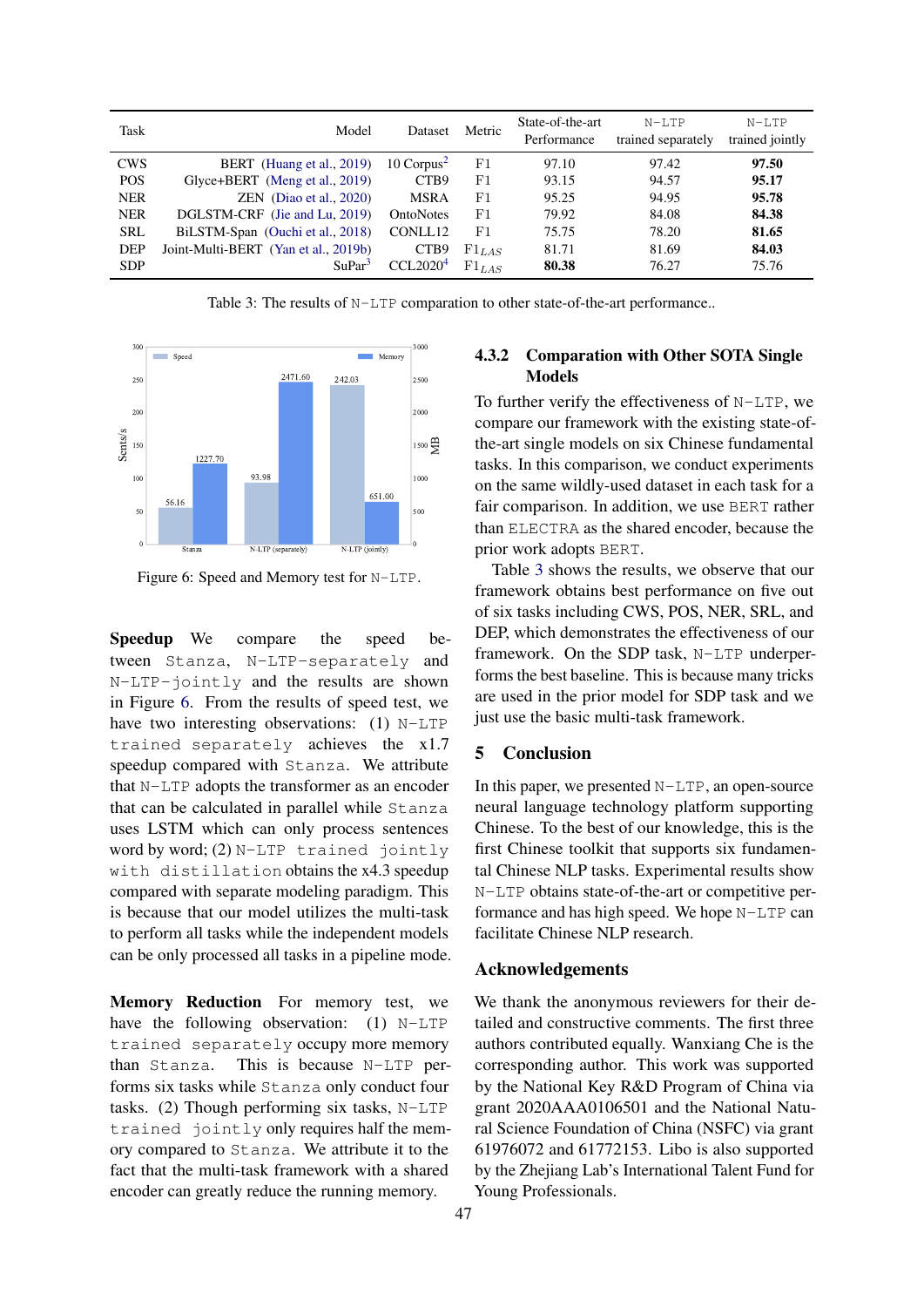## References

- <span id="page-6-1"></span>Alan Akbik, Tanja Bergmann, Duncan Blythe, Kashif Rasul, Stefan Schweter, and Roland Vollgraf. 2019. [FLAIR: An easy-to-use framework for state-of-the](https://doi.org/10.18653/v1/N19-4010)[art NLP.](https://doi.org/10.18653/v1/N19-4010) In *Proceedings of the 2019 Conference of the North American Chapter of the Association for Computational Linguistics (Demonstrations)*, pages 54–59, Minneapolis, Minnesota. Association for Computational Linguistics.
- <span id="page-6-13"></span>Samuel R. Bowman, Ellie Pavlick, Edouard Grave, Benjamin Van Durme, Alex Wang, Jan Hula, Patrick Xia, Raghavendra Pappagari, R. Thomas McCoy, Roma Patel, Najoung Kim, Ian Tenney, Yinghui Huang, Katherin Yu, Shuning Jin, and Berlin Chen. 2018. [Looking for elmo's friends: Sentence-level](http://arxiv.org/abs/1812.10860) [pretraining beyond language modeling.](http://arxiv.org/abs/1812.10860) *CoRR*, abs/1812.10860.
- <span id="page-6-12"></span>Jiaxun Cai, Shexia He, Zuchao Li, and Hai Zhao. 2018. [A full end-to-end semantic role labeler, syntactic](https://www.aclweb.org/anthology/C18-1233)[agnostic over syntactic-aware?](https://www.aclweb.org/anthology/C18-1233) In *Proceedings of the 27th International Conference on Computational Linguistics*, pages 2753–2765, Santa Fe, New Mexico, USA. Association for Computational Linguistics.
- <span id="page-6-3"></span>Yung-Chun Chang, Fang Yi Lee, and Chun Hung Chen. 2018. A public opinion keyword vector for social sentiment analysis research. In *2018 Tenth International Conference on Advanced Computational Intelligence (ICACI)*, pages 752–757. IEEE.
- <span id="page-6-4"></span>Wanxiang Che, Zhenghua Li, and Ting Liu. 2010. [LTP:](https://www.aclweb.org/anthology/C10-3004) [A Chinese language technology platform.](https://www.aclweb.org/anthology/C10-3004) In *Coling 2010: Demonstrations*, pages 13–16, Beijing, China. Coling 2010 Organizing Committee.
- <span id="page-6-11"></span>Wanxiang Che, Meishan Zhang, Yanqiu Shao, and Ting Liu. 2012. [SemEval-2012 task 5: Chinese semantic](https://www.aclweb.org/anthology/S12-1050) [dependency parsing.](https://www.aclweb.org/anthology/S12-1050) In *\*SEM 2012: The First Joint Conference on Lexical and Computational Semantics – Volume 1: Proceedings of the main conference and the shared task, and Volume 2: Proceedings of the Sixth International Workshop on Semantic Evaluation (SemEval 2012)*, pages 378–384, Montréal, Canada. Association for Computational Linguistics.
- <span id="page-6-0"></span>Kevin Clark, Minh-Thang Luong, Urvashi Khandelwal, Christopher D. Manning, and Quoc V. Le. 2019. [BAM! born-again multi-task networks for natural](https://doi.org/10.18653/v1/P19-1595) [language understanding.](https://doi.org/10.18653/v1/P19-1595) In *Proceedings of the 57th Annual Meeting of the Association for Computational Linguistics*, pages 5931–5937, Florence, Italy. Association for Computational Linguistics.
- <span id="page-6-6"></span>Kevin Clark, Minh-Thang Luong, Quoc V. Le, and Christopher D. Manning. 2020. [ELECTRA: pre](https://openreview.net/forum?id=r1xMH1BtvB)[training text encoders as discriminators rather than](https://openreview.net/forum?id=r1xMH1BtvB) [generators.](https://openreview.net/forum?id=r1xMH1BtvB) In *8th International Conference on Learning Representations, ICLR 2020, Addis Ababa, Ethiopia, April 26-30, 2020*. OpenReview.net.
- <span id="page-6-5"></span>Ronan Collobert, Jason Weston, Léon Bottou, Michael Karlen, Koray Kavukcuoglu, and Pavel Kuksa. 2011. Natural language processing (almost) from

scratch. *Journal of machine learning research*, 12(ARTICLE):2493–2537.

- <span id="page-6-14"></span>Yiming Cui, Wanxiang Che, Ting Liu, Bing Qin, Shijin Wang, and Guoping Hu. 2020. [Revisiting pre-trained](https://doi.org/10.18653/v1/2020.findings-emnlp.58) [models for Chinese natural language processing.](https://doi.org/10.18653/v1/2020.findings-emnlp.58) In *Findings of the Association for Computational Linguistics: EMNLP 2020*, pages 657–668, Online. Association for Computational Linguistics.
- <span id="page-6-7"></span>Jacob Devlin, Ming-Wei Chang, Kenton Lee, and Kristina Toutanova. 2019. [BERT: Pre-training of](https://doi.org/10.18653/v1/N19-1423) [deep bidirectional transformers for language under](https://doi.org/10.18653/v1/N19-1423)[standing.](https://doi.org/10.18653/v1/N19-1423) In *Proceedings of the 2019 Conference of the North American Chapter of the Association for Computational Linguistics: Human Language Technologies, Volume 1 (Long and Short Papers)*, pages 4171–4186, Minneapolis, Minnesota. Association for Computational Linguistics.
- <span id="page-6-16"></span>Shizhe Diao, Jiaxin Bai, Yan Song, Tong Zhang, and Yonggang Wang. 2020. [ZEN: Pre-training Chinese](https://doi.org/10.18653/v1/2020.findings-emnlp.425) [text encoder enhanced by n-gram representations.](https://doi.org/10.18653/v1/2020.findings-emnlp.425) In *Findings of the Association for Computational Linguistics: EMNLP 2020*, pages 4729–4740, Online. Association for Computational Linguistics.
- <span id="page-6-9"></span>Timothy Dozat and Christopher D. Manning. 2017. [Deep biaffine attention for neural dependency pars](https://openreview.net/forum?id=Hk95PK9le)[ing.](https://openreview.net/forum?id=Hk95PK9le) In *5th International Conference on Learning Representations, ICLR 2017, Toulon, France, April 24-26, 2017, Conference Track Proceedings*. Open-Review.net.
- <span id="page-6-10"></span>Jason M. Eisner. 1996. [Three new probabilistic models](https://www.aclweb.org/anthology/C96-1058) [for dependency parsing: An exploration.](https://www.aclweb.org/anthology/C96-1058) In *COLING 1996 Volume 1: The 16th International Conference on Computational Linguistics*.
- <span id="page-6-2"></span>Yu-Lun Hsieh, Yung-Chun Chang, Yi-Jie Huang, Shu-Hao Yeh, Chun-Hung Chen, and Wen-Lian Hsu. 2017. [MONPA: Multi-objective named-entity and](https://www.aclweb.org/anthology/I17-2014) [part-of-speech annotator for Chinese using recurrent](https://www.aclweb.org/anthology/I17-2014) [neural network.](https://www.aclweb.org/anthology/I17-2014) In *Proceedings of the Eighth International Joint Conference on Natural Language Processing (Volume 2: Short Papers)*, pages 80–85, Taipei, Taiwan. Asian Federation of Natural Language Processing.
- <span id="page-6-15"></span>Weipeng Huang, Xingyi Cheng, Kunlong Chen, Taifeng Wang, and Wei Chu. 2019. [Toward fast and accurate](http://arxiv.org/abs/1903.04190) [neural chinese word segmentation with multi-criteria](http://arxiv.org/abs/1903.04190) [learning.](http://arxiv.org/abs/1903.04190) *CoRR*, abs/1903.04190.
- <span id="page-6-8"></span>Zhiheng Huang, Wei Xu, and Kai Yu. 2015. [Bidi](http://arxiv.org/abs/1508.01991)[rectional LSTM-CRF models for sequence tagging.](http://arxiv.org/abs/1508.01991) *CoRR*, abs/1508.01991.
- <span id="page-6-17"></span>Zhanming Jie and Wei Lu. 2019. [Dependency-guided](https://doi.org/10.18653/v1/D19-1399) [LSTM-CRF for named entity recognition.](https://doi.org/10.18653/v1/D19-1399) In *Proceedings of the 2019 Conference on Empirical Methods in Natural Language Processing and the 9th International Joint Conference on Natural Language Processing (EMNLP-IJCNLP)*, pages 3862–3872, Hong Kong, China. Association for Computational Linguistics.